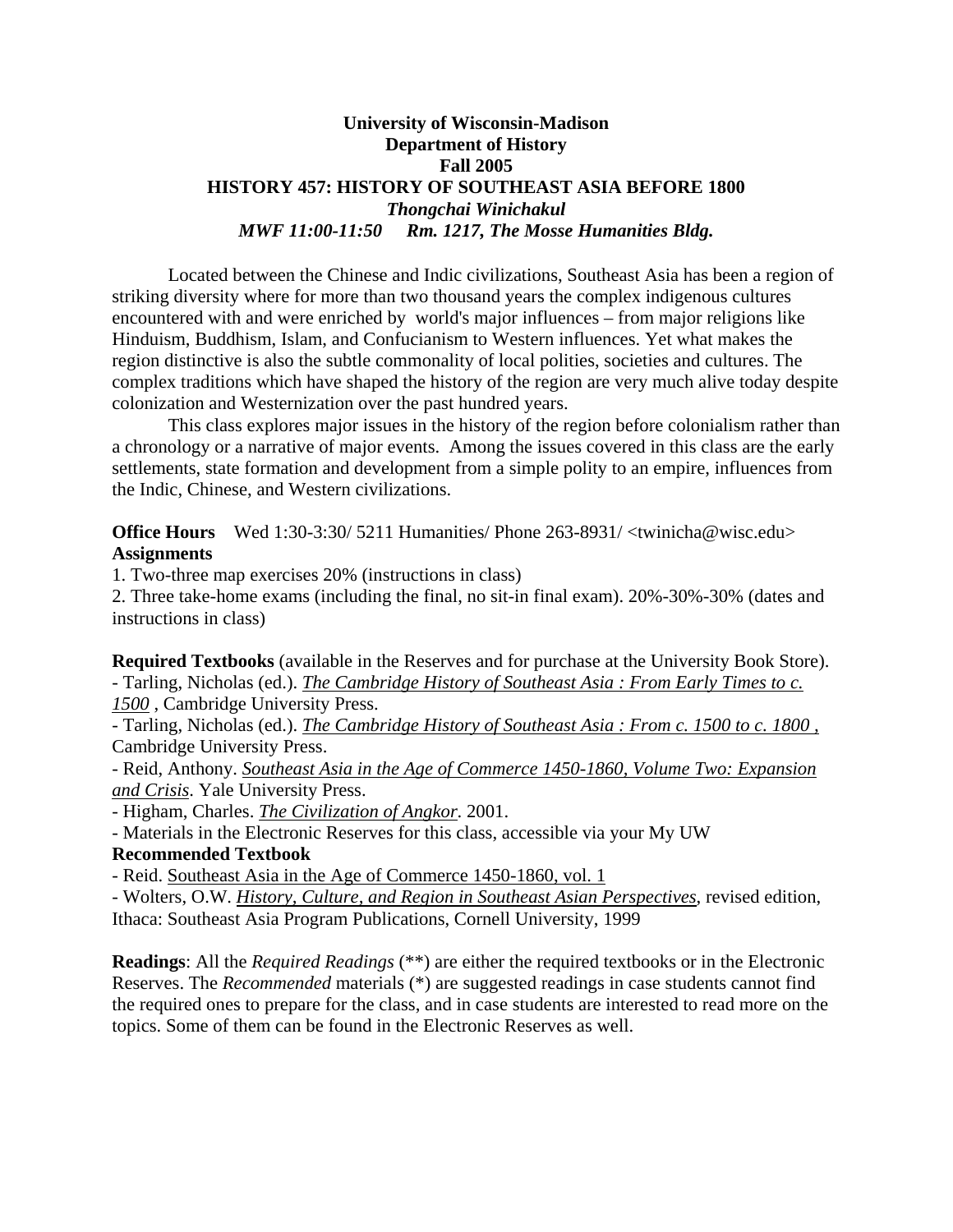### **TOPICS AND SCHEDULE**

**Below are the topics (in order) to be covered in the course. But the schedule may change if extra time is needed for some topics. Any schedule changes will be announced in advance in the class.** 

| Sept 2                        | Introduction – The course: objectives, scope, contents,                          |
|-------------------------------|----------------------------------------------------------------------------------|
|                               | assignments, reading materials, and other class business.                        |
| <b>Week 1</b> (Sept $5-9$ )   | Intro to Southeast Asia, its land and peoples, diversity and                     |
|                               | similarity                                                                       |
| <b>Week 2</b> (Sept 12-16)    | Prehistory and archaeology: migrations, early settlements and                    |
|                               | polity                                                                           |
| <b>Week 3</b> (Sept 19-23)    | Early states, $2^{nd}$ to $8^{th}$ or $9^{th}$ c.: Indianization vs Localization |
| <b>Week 4 (Sept 26-30)</b>    | "Classical states", $9^{th}$ to $14^{th}$ c. and the $13^{th}$ c. transition     |
| <b>Week 5 (Oct 3-7)</b>       | What was a "state" in pre 1800 Southeast Asia? Mandala,                          |
|                               | kingdom and empire.                                                              |
| <b>Week 6</b> (Oct 10-14)     | (guest lecturer)                                                                 |
| <b>Week 7</b> (Oct 17-21)     | "Pre-modern" development, $15^{th}$ -18 <sup>th</sup> c.(1) emerging empires     |
| <b>Week 8 (Oct 24-28)</b>     | "Pre-modern" development, $15th - 18th$ c.(2) trade and states                   |
| <b>Week 9</b> (Oct 31- Nov 4) | Kingship, power and legitimacy                                                   |
| <b>Week 10</b> (Nov $7-11$ )  | Religions                                                                        |
| <b>Week 11 (Nov 14-18)</b>    | Slavery, bondage, social stratification                                          |
| <b>Week 12</b> (Nov 21, 23)   |                                                                                  |
| <b>Week 13</b> (Nov 28-Dec2)  | Outside influences, foreigners, the Chinese                                      |
| <b>Week 14 (Dec 5-9)</b>      | Transitions at the dawn of the colonial period                                   |
| <b>Week 15</b> (Dec 12, 14)   | Comments on historiography and class conclusion                                  |

### **READING MATERIALS FOR EACH TOPICS**

**(\*\* = Required; \* = Recommended & substitute for the required ones)** 

## *Introduction: Southeast Asia*

\* Reid. Southeast Asia in the Age of Commerce 1450-1860, vol. 1, 1-119 \* Emmerson, Donald. "What's in the Name `Southeast Asia'?" Journal of Southeast Asian Studies, 15 (1984): 1-21.

### *Prehistory: migrations, early settlements and polity*

\*\* Tarling (ed.), Cambridge History of Southeast Asia : From Early Times c. 1500, chap 2 by Peter Bellwood.

\*\* Higham. The Civilization of Angkor. Chapter 2 and 3

## *The early states*  $2^{nd}$  -  $9^{th}$  c.

\*\* Higham. The Civilization of Angkor. Chapter 3 and 4 \*\* Tarling (ed.), Cambridge History of Southeast Asia : From Early Times c. 1500, pp. 137-157 and pp.183-215.

### *Indianization vs. Localization*

\*\*Coedes. The Indianized States of Southeast Asia, 14-35. \*\*Wolters, O.W. History, Culture and Region in Southeast Asia Perspectives ,15-26, 107-125.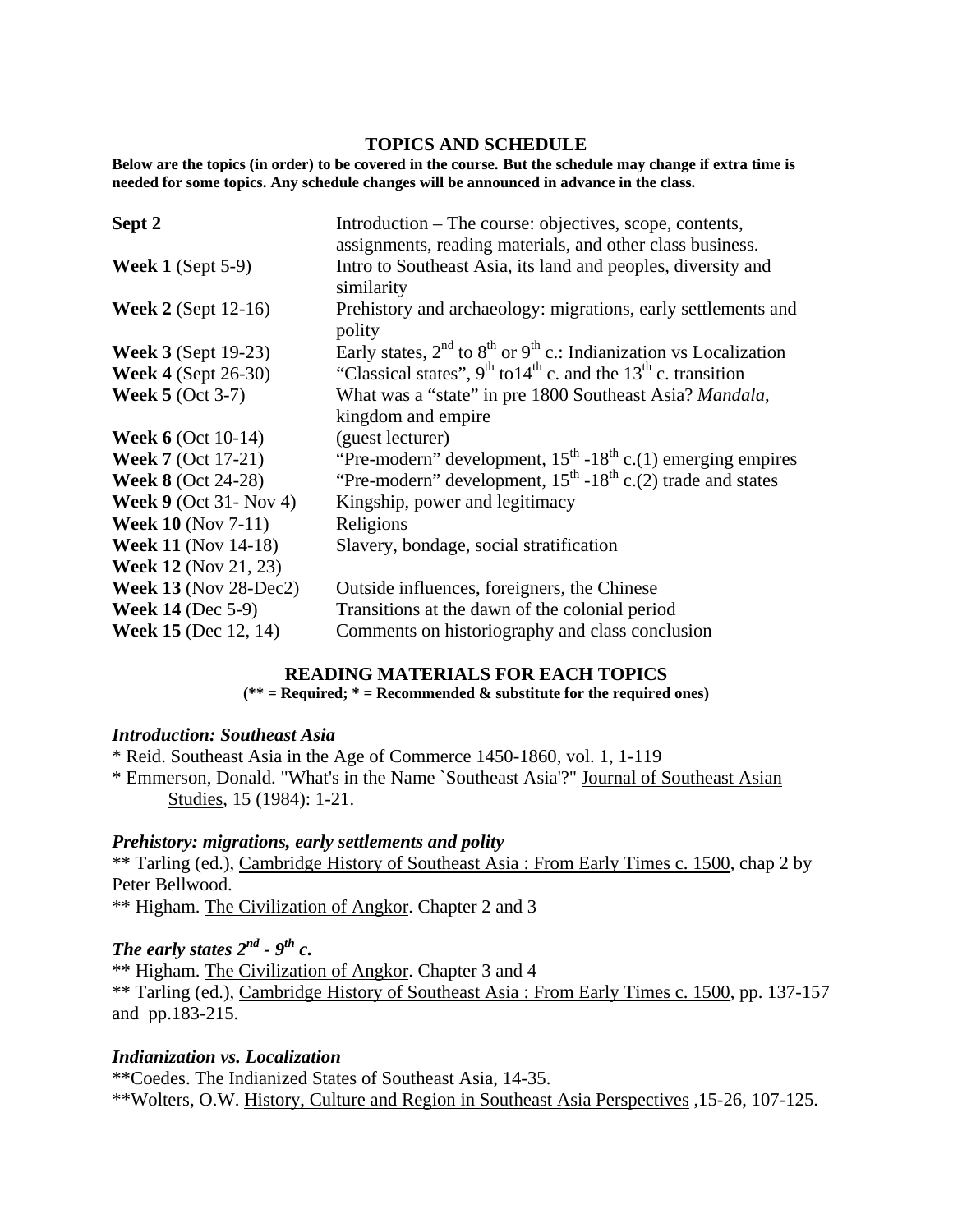## *The "classical states",*  $9^{th}$  -  $14^{th}$  c.

\*\* Tarling (ed.), Cambridge History of Southeast Asia : From Early Times c. 1500, pp.157-181 and 215-272

\*\* Higham. The Civilization of Angkor. Chapter 5-7

\* David K. Wyatt, "Relics, Oaths and Politics in Thirteenth-Century Siam" Journal of Southeast Asian Studies 32, 1 (Feb 2001): 3-66.

## *What was a "state"?: kingdom, empire and mandala*

\*\*Kulke, Hermann. "The Early and Imperial Kingdoms in Southeast Asian History," in Southeast Asia in the 9th to 14th, 1-22

\*\* Day, Tony. "Ties That (Un)Bind: Families and States in Pre-modern Southeast Asia" Journal of Asian Studies, 55, 2 (1996): 384-409

\*Wolters, O.W. History, Culture and Region in Southeast Asia Perspectives, 27-40, 126-154.

# $\cdot$ **Pre-modern**" development,  $15$ <sup>th</sup> -18<sup>th</sup> c.(1) emerging empires

\*\*Tarling (ed.).The Cambridge History of Southeast Asia: From c. 1500 to c. 1800, chap2 by Barbara Watson Andaya; OR

\*\* Lieberman, Victor. "Local Integration and Eurasian Analogies: Structuring Southeast Asian History," Modern Asian Studies 27, 3 (1993): 475-572.

# *"Pre-modern" development, 15<sup>th</sup> -18<sup>th</sup> c. (2) trade and states*

\*\*Tarling (ed.).The Cambridge History of Southeast Asia: From c. 1500 to c. 1800, chap3 by Anthony Reid; OR \*\* Reid. Southeast Asia in the Age of Commerce, vol. 2. 1-61, 204-266

## *Kingship, power and moral legitimacy*

\*\*Anderson, Benedict. "The Idea of Power in Javanese Culture," in Culture and Politics in Indonesia ed. Claire Holt, pp.1-69.

\* Wolters, O.W. History, Culture and Region in Southeast Asia Perspectives,15-26.

\* Heine-Geldern, Robert. Conceptions of State and Kingship in Southeast Asia.(also in the previous years Readers).

## *Religions*

\*\* Tarling (ed.) Cambridge History of Southeast Asia : From Early Times c. 1500, chap 5 by de Casparis and Mabbett

\*\* Tarling (ed.).Cambridge History of Southeast Asia: From c. 1500 to c. 1800, chap 4 by Barbara Andaya and Yoneo Ishii

\* Reid. Age of Commerce, vol. 2. 132-201.

## *Slavery, bondage, social stratifications*

\*\* Reid, Anthony. ed. Slavery, Bondage and Dependency in Southeast Asia. 1-43 \*\* Barbara W. Andaya. ed. Other Pasts: women, gender and history in early modern Southeast Asia. See the articles by Barbara Watson Andaya, and by Junko Koizumi, pp. 231-268. \* Reid. Age of Commerce, vol.1. 120-28, 137-172.

\* Reid. Age of Commerce, vol.2. 62-93, 114-131.